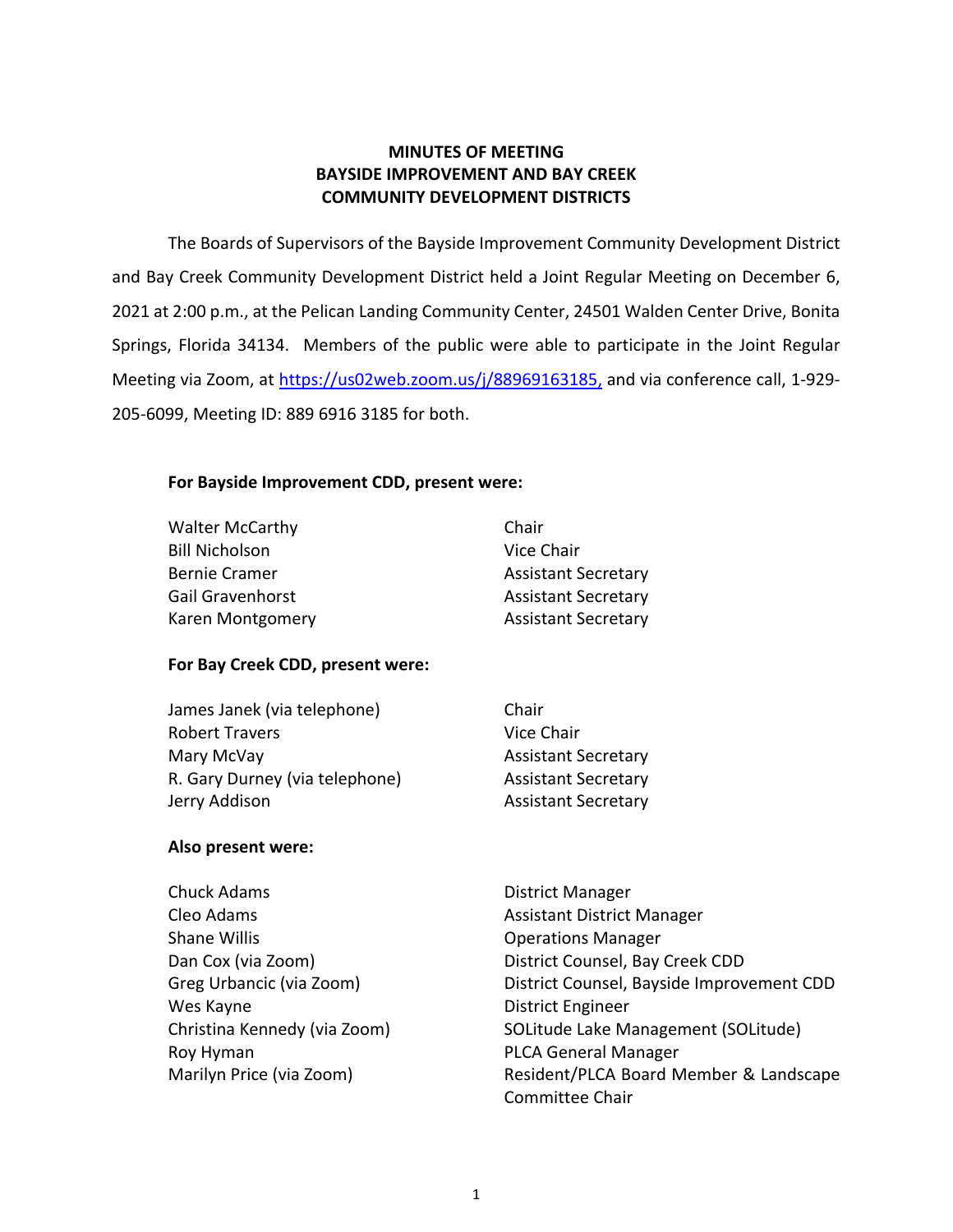## **BAYSIDE IMPROVEMENT & BAY CREEK CDDS**

William "Bill" Packard Charlotte McCarthy Jack McKinney Eick Peterson Anne Cramer

Resident/PLCA Board Resident Resident Resident Resident

### **FIRST ORDER OF BUSINESS**

# **Call to Order/Phone Silent Mode/Pledge of Allegiance**

Mr. Travers called the meeting to order at 2:00 p.m. All present recited the Pledge of Allegiance.

## **SECOND ORDER OF BUSINESS ROLL CALL**

For Bayside Improvement CDD, all Supervisors were present in person. For Bay Creek CDD, Supervisors McVay, Addison and Travers were present in person. Supervisors Janek and Durney were not present at roll call.

**THIRD ORDER OF BUSINESS Public Comments:** *Agenda Items* 

No Members of the public spoke

**JOINT BUSINESS ITEMS** 

FOURTH ORDER OF BUSINESS Staff Report: District Engineer – Barraco & *Associates, Inc.* 

There was no report.

**FIFTH ORDER OF BUSINESS Waterway Inspection Report:** *SOLitude Lake Management* 

This item was presented following Item 6A.

**SIXTH ORDER OF BUSINESS Committee Reports**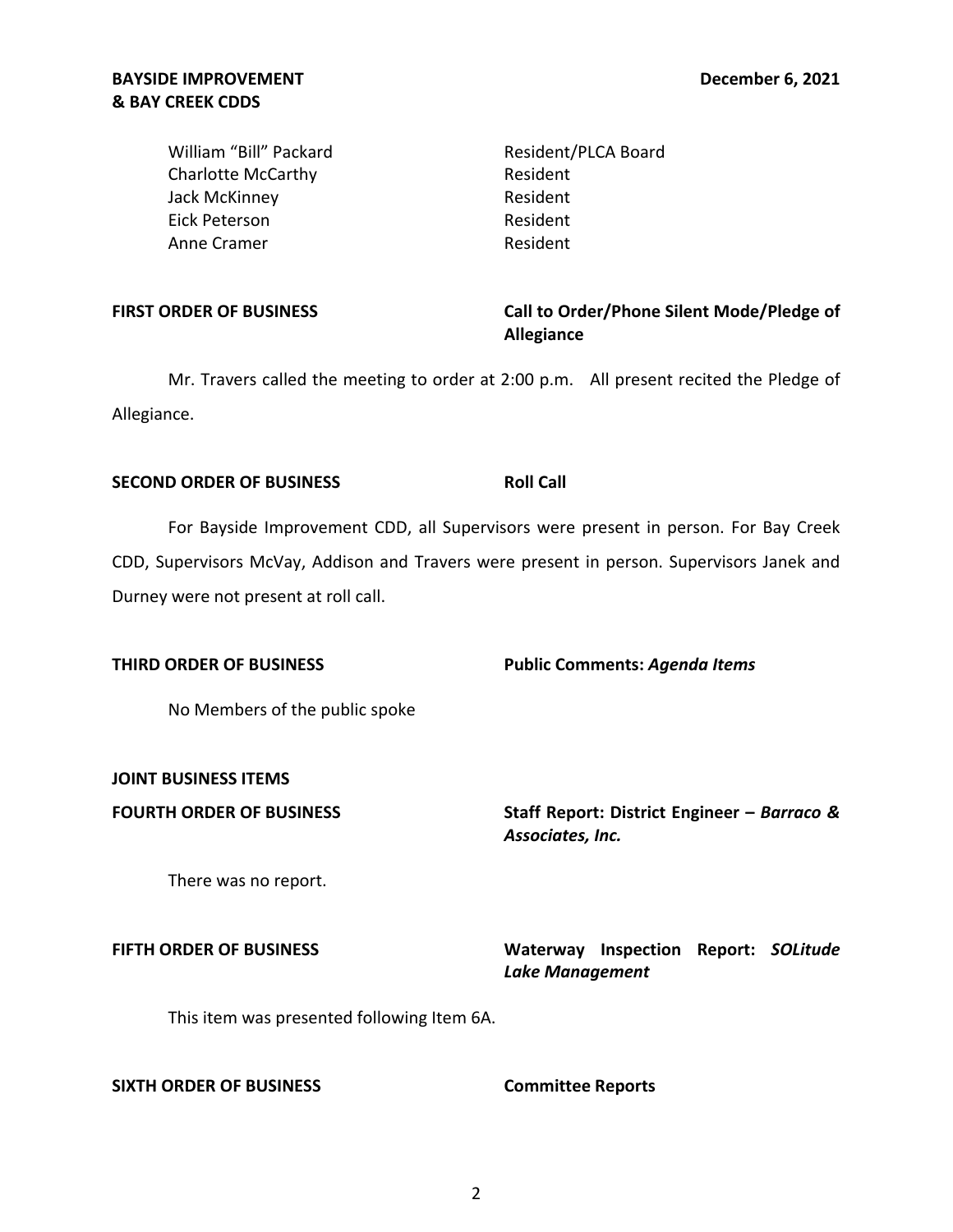## **BAYSIDE IMPROVEMENT DECALL ASSAULT ASSAULT ASSAULT ASSAULT AND DECEMber 6, 2021 & BAY CREEK CDDS**

# **A. PLCA Landscape Committee**

Ms. Price reported the following, regarding the PLCA Landscaping plans emailed to the CDD Boards on December 6, 2021:

 $\triangleright$  The Springs Creek project was the only project completed from the original JRL Grand Master Plan, which is no longer feasible.

➢ Pelican Colony Boulevard Project: They are working on a new plan with Mr. Joyce, the Arborist familiar with the Village of Estero to remove about 20 damaged trees.

- $\triangleright$  Boulevard One Project would start at Colony Circle and end in front of Sanctuary.
- $\triangleright$  Boulevard Two Project starts just east of Sanctuary to Waterside.

The Committee would continue to work with Mr. Adams on the understory plants.

Ms. Price was asked to submit a bullet point report to include in the agenda package. Ms.

Price suggested holding a workshop. Ownership of the south entrance was discussed.

# **Mr. Janek and Mr. Durney joined the meeting, via telephone.**

 **in favor, authorizing Mr. Janek and Mr. Durney's attendance and full On MOTION for Bay Creek by Mr. Travers and seconded by Mr. Addison, with all participation, via telephone, due to exceptional circumstances, was approved.** 

# **Waterway Inspection Report: SOLitude Lake Management**

# **This item, previously the Fifth Order of Business, was presented out of order.**

Ms. Kennedy presented the November Monthly Report and reported the following:

 $\triangleright$  The December Report would be combined with the January Report, as it was not included in the agenda package.

➢ Lakes A-2, A-5, A-17 and D-14 required further attention to treat shoreline weeds for torpedo grass, alligatorweed and vines growing in the littorals.

 $\triangleright$  Lake E-9: The follow up treatment of the littorals was successful.

➢ All nano-bubbler machines are operational, except in Lake E-5. Parts are delayed, due to supply chain issues.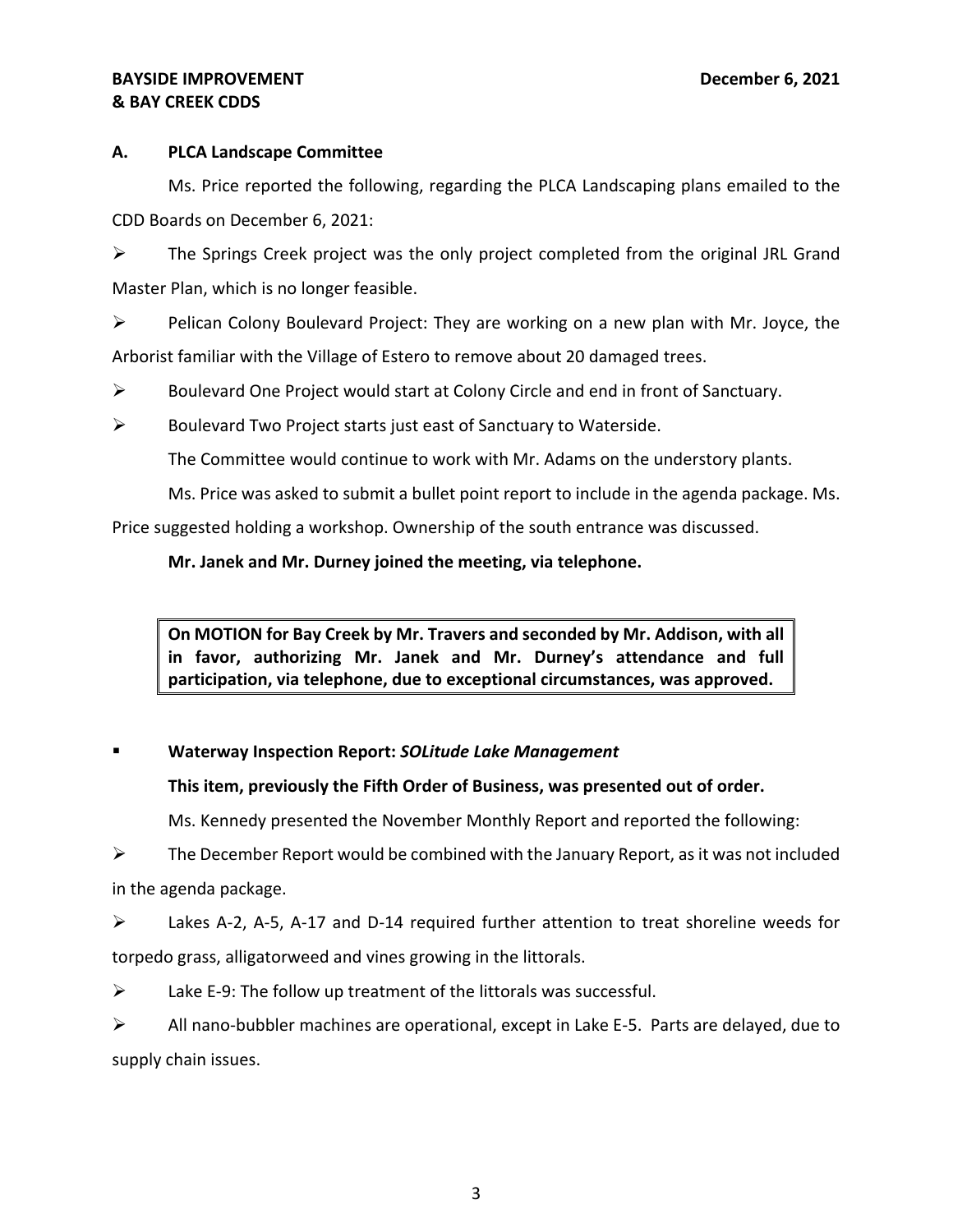### **BAYSIDE IMPROVEMENT December 6, 2021 & BAY CREEK CDDS**

 $\triangleright$  Lake E-5 Bacteria Study was completed; she hoped to present the results at the next meeting.

Mr. McCarthy asked Ms. Kennedy to begin taking pictures at the weir and retaining wall area of Lake A-2, as this is a constant source of issues with grass clippings from the golf course.

Discussion ensued regarding the Pelican's Nest Golf Course (PNGC) response, efforts towards keeping grass clippings from the lakes, indemnity, City of Bonita Springs settlement deeming the CDDs regulatory authorities, golf courses implementing Best Management Practices (BMPs) by eliminating grasses and replacing with plantings to filter runoff and reducing fertilizer and asking the PNGC to prepare a remediation plan.

Mr. Adams discussed his research regarding using certain equipment to prevent this ongoing issue and how the PNGC implemented BMPs, such as installing a rough edge and setting the turf line back during the rainy season. He wants to come up with a cooperative solution instead of demanding a remediation plan, as Mr. Zimmerman is known for his stewardship of golf courses and is on the Water Quality Task Force (WQTF) and several other committees.

Discussion ensued regarding who to fault and identifying what is causing the high nitrogen levels. It was noted the Florida Gulf Coast University (FGCU) study identified that the highest phosphorus/nitrogen levels are all in lakes that are on golf courses.

Mr. Cox stated that he has participated in the same conversation for over 23 years and recommended sending a notice demanding that they address the issue and convey the CDDs' intent to turn this matter over to the City of Bonita Springs to take regulatory actions to enforce implementation of some BMPs that will address the problem. Mr. Adams stated he would convey the message to Mr. Zimmerman.

#### **B. Colony Landscape Committee**

The report was included for informational purposes.

#### **C. Water Quality Task Force**

Ms. Montgomery and Mr. Durney reported the following from the November 12, 2021 WQTF Preliminary Recommendations Report, which was distributed during the meeting and reviewed by all parties:

4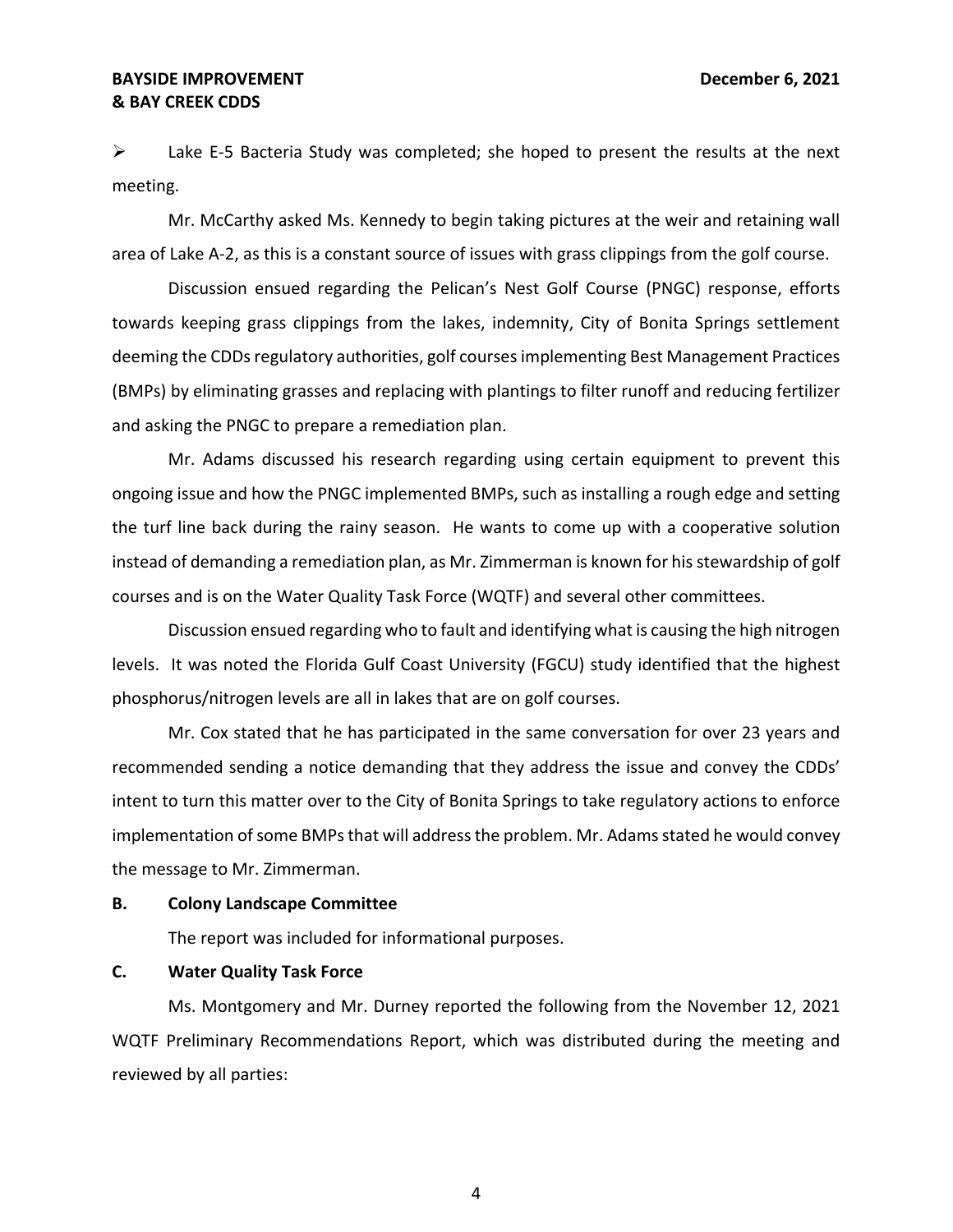### **BAYSIDE IMPROVEMENT DECALL ASSAULT ASSAULT ASSAULT ASSAULT AND DECEMber 6, 2021 & BAY CREEK CDDS**

 $\triangleright$  The WQTF consensus was that no additional testing is needed. All parties concluded this from the data collected and from taking certain actions to reduce total nitrogen levels. Mr. Zimmerman participated in the meeting via telephone and Mr. Durney was not present.

 $\triangleright$  Development of a Communication Plan that collectively involves all stakeholders, broadcasting information and education.

 $\triangleright$  WQTF to present Reports to the HOA Presidents to begin communications to the community, asking them to help with a grassroots movement to educate homeowners.

 $\triangleright$  Implement 15' protective zone and not applying fertilizer.

➢ Create Pilot Project with volunteer leaders, comprised of HOA Members and homeowners, to demonstrate reduced fertilizer application benefits.

 $\triangleright$  Increase littoral plantings and start researching floating islands. Mr. Adams defined floating islands and materials that could be used.

Mr. McCarthy noted that the City of Bonita Springs' focus is different than the WQTF. Ms. McVay recommended implementing a test study in Bay Creek CDD (BCCDD) to reduce reclaimed water, with the BCCDD taking a leadership position, and requiring landscapers in Pelican Landing to use certain fertilizers, with a 10' or 15' buffer around the lakes.

Discussion ensued regarding the Lee County Fertilizer Ordinance. Mr. Cox stated the CDD's opportunity was to send the PNGC notice for BMPs; otherwise, the matter would be turned over to the City of Bonita Springs.

 $\triangleright$  As reclaimed water use at BCDD is a significant factor, the CDDs were asked and provided a map showing the location of reclaimed water use for irrigation so they can identify hot spots.

 $\triangleright$  Research a partnership with the City of Bonita Springs and determine if grants are available to the CDDs.

 $\triangleright$  The WQTF's next meeting will be January 14, 2022.

 $\triangleright$  The Assistant City Manager, Mr. Matt Feeney, will be invited to attend the WQTF meeting.

 $\triangleright$  The Explanation of Implementing the Golf Course 15' Exclusion Policy, by Mr. Rod Koker of the Colony County Club, was included in the Report for informational purposes.

 ➢ The plan is to explore areas where larger "No Mow Zone Buffers" or alternatives for grass at the pond edges can be implemented without cost or negative impact to property values.

5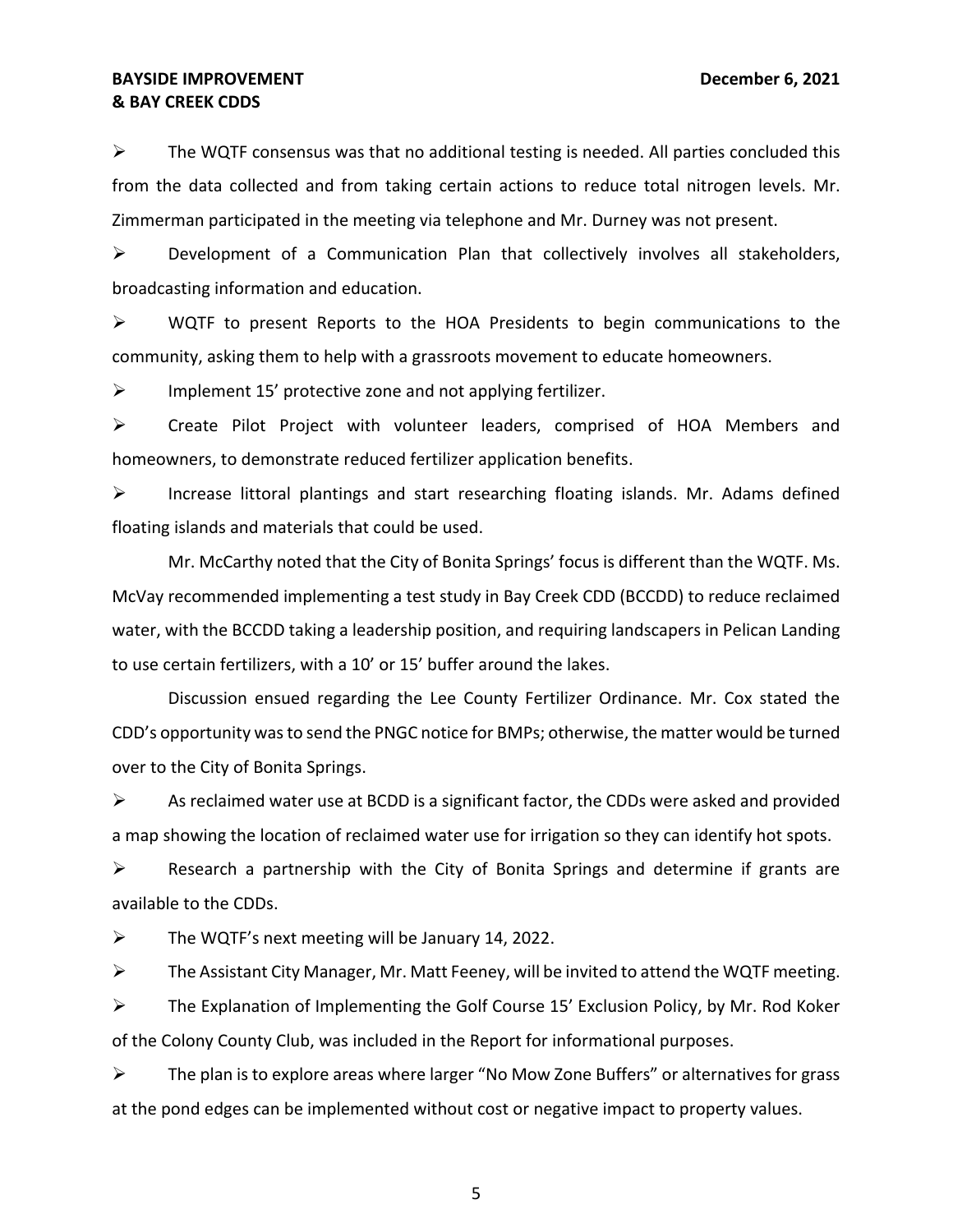## **BAYSIDE IMPROVEMENT DECEMBER 2021 & BAY CREEK CDDS**

Mr. Cramer thanked the WQTF for its efforts and stated his feeling that the CDDs should start with their own in-house process of setting standards for Mr. Adams to convey to Mr. Zimmerman and for working with the PLCA.

# **SEVENTH ORDER OF BUSINESS Continued Discussion: Johnson's Tree Service Estimate for Palm Pruning Project**

## • **Bayside/Bay Creek Palm Pruning Analysis**

Mr. Adams presented the Palm Pruning Analysis to outsource the palm pruning project, which would enable completion of the project within four to six weeks, as opposed to in-house staff taking three to four months to complete. The cost would be offset by removing two entry level landscape crew positions. Mr. Kucera confirmed this would not affect his program or result in any drop in the level of services.

Mr. Nicholson and Mr. Janek stated that Johnson's Tree Service, the lowest bidder, was engaged for other organizations and always provides excellent service. Mr. Adams responded to questions regarding vendors, responsibility of the CDDs to repair damaged sprinkler heads, staff retention and a request to implement a program to train landscape staff to take on more responsibility and supervise projects. Mr. Adams stated that the bid included debris removal; he would confirm whether the dumpster cost is too low. While this approach would enable removal of two positions, it would allow for one to be reinstated. He stated that they would need to address the issue of entry level wages to maintain existing Staff, as other companies offer much higher wages, due to staff shortages. Mr. Adams was asked to provide a final cost savings report, once the Fiscal Year 2022 budget ends.

**On MOTION for Bayside by Mr. McCarthy and seconded by Mr. Nicholson, with all in favor, the Johnson's Tree Service & Stump Grinding proposal for the Palm Pruning Project, in a not-to-exceed amount of \$65,000, was approved.**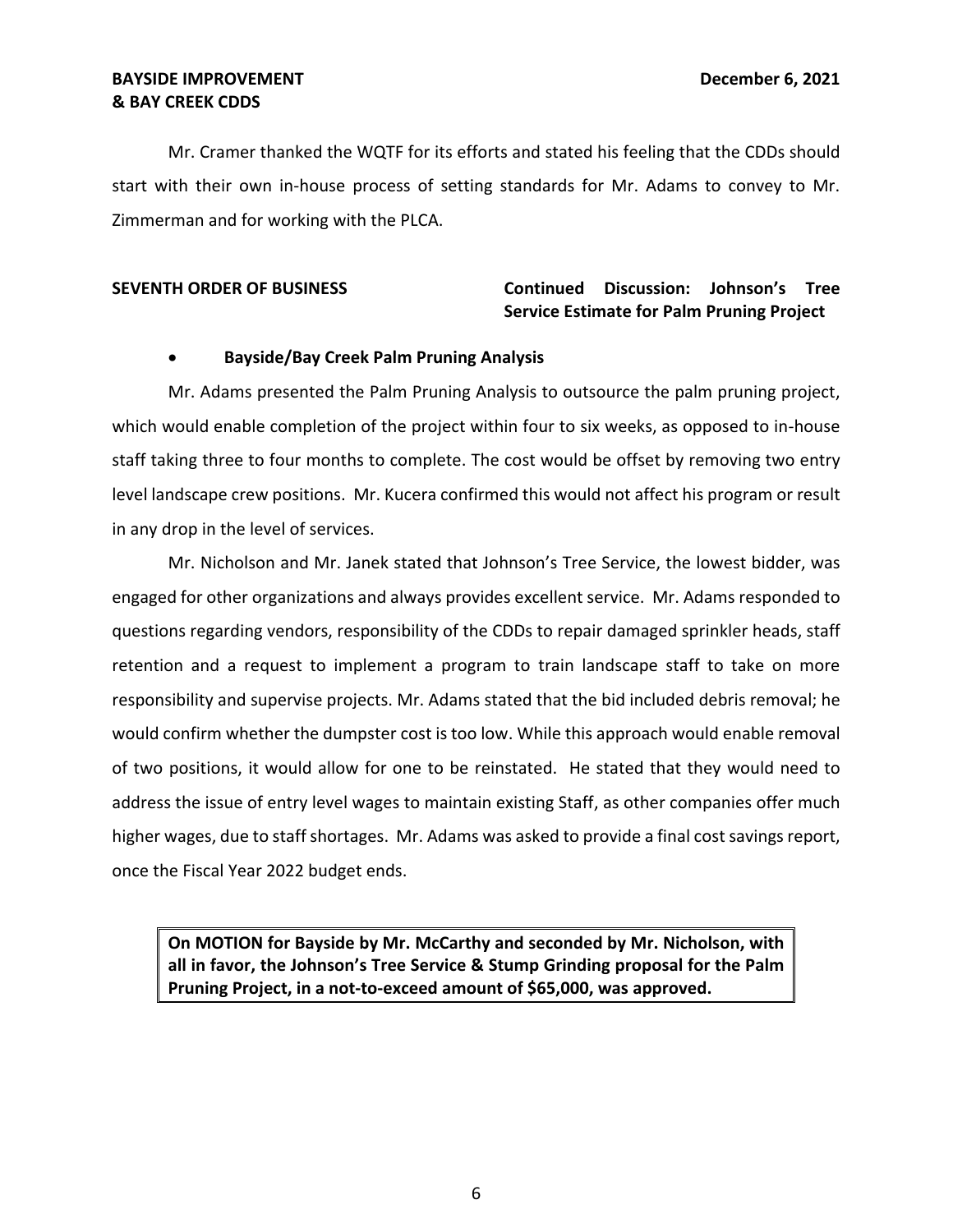**in favor, the Johnson's Tree Service & Stump Grinding proposal for the Palm On MOTION for Bay Creek by Ms. McVay and seconded by Mr. Travers, with all Pruning Project, in a not-to-exceed amount of \$65,000, was approved.** 

**EIGHTH ORDER OF BUSINESS Presentation of Expanded Financial Statement Schedules** *(to be provided under separate cover)* 

Mr. Adams distributed and presented the Expanded Financial Statement Schedules, which would also be emailed to the Boards prior to the meetings. It would not be included in the agenda packages, due to the timing of when the agenda packages are shipped. This is a supplement to the Unaudited Financial Statements. As Mr. Nicholson and Mr. Durney reported they did not receive the email, Corporate would review the email distribution list and make any necessary corrections.

This item would remain as a monthly agenda item.

**NINTH ORDER OF BUSINESS Acceptance of Unaudited Financial Statements as of October 31, 2021** 

Mr. Adams presented the Unaudited Financial Statements as of October 31, 2021. The financials were accepted.

**TENTH ORDER OF BUSINESS Approval of October 25, 2021 Joint Regular Meeting Minutes** 

Mr. Travers presented the October 25, 2021 Joint Regular Meeting Minutes.

**On MOTION for Bayside by Mr. McCarthy and seconded by Mr. Nicholson, with all in favor, the October 25, 2021 Joint Regular Meeting Minutes, as amended to include any changes submitted to Management, were approved.**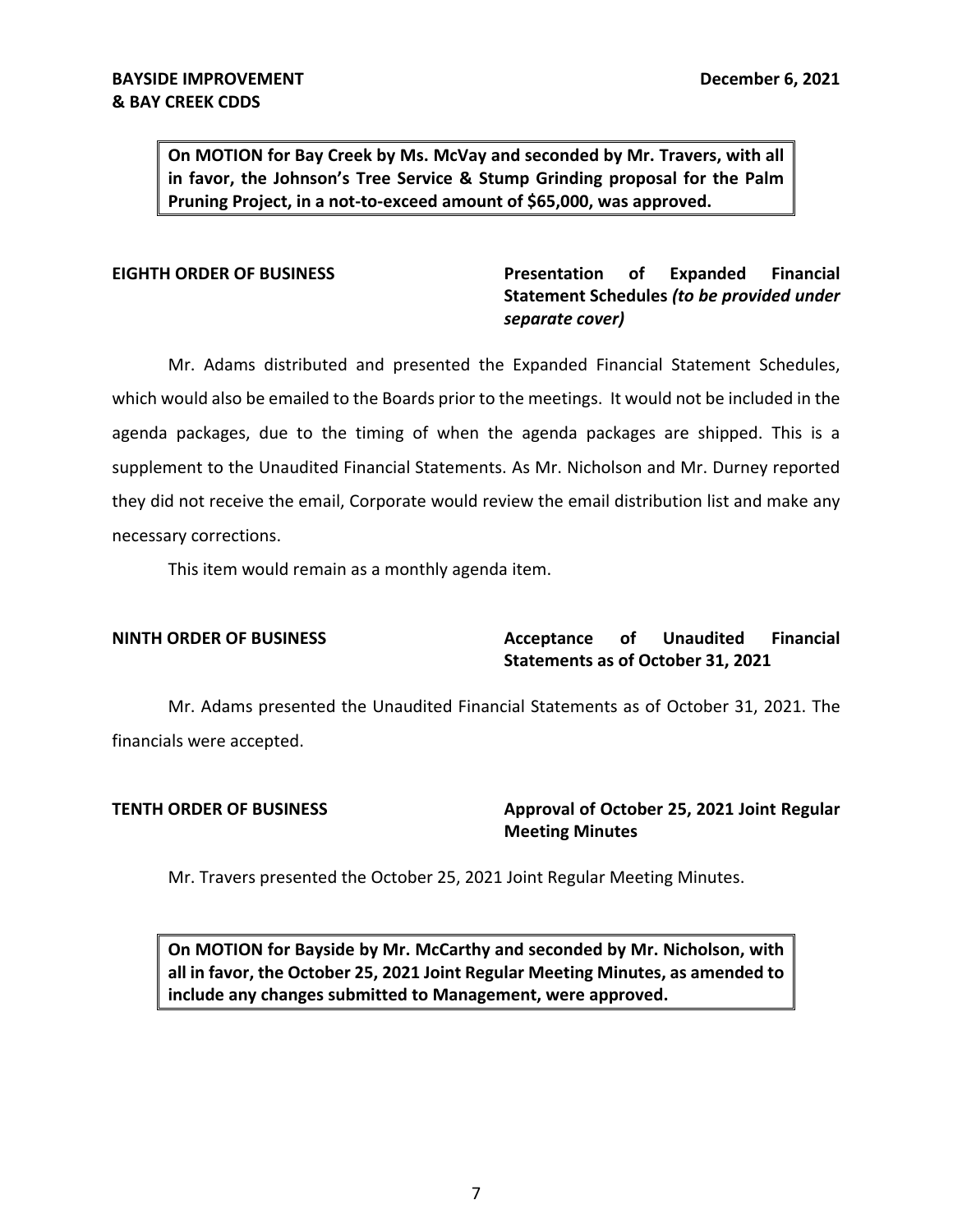**On MOTION for Bay Creek by Mr. Travers and seconded by Ms. McVay, with all in favor, the October 25, 2021 Joint Regular Meeting Minutes, as amended to include any changes submitted to Management, were approved.** 

### **ELEVENTH ORDER OF BUSINESS Action/Agenda Items**

This item was deferred to the next meeting, as the wrong version was put in the agenda package.

#### **TWELFTH ORDER OF BUSINESS COLD BUSINESS**

Mr. Durney asked when the public hearing to hear comments on the irrigation rate increase would be held. Mr. Adams stated that it would be held in January 2022.

### **THIRTEENTH ORDER OF BUSINESS Staff Reports**

### **A. District Counsel**

### **I.** *Gregory Urbancic, Esq., Coleman Yovanovich Koester, P.A.*

Mr. Urbancic stated that new legislation allowing local governments to conduct virtual meetings, in emergency situations, would be presented once finalized.

### **II.** *Daniel Cox, Esq***.**

 Mr. Cox concurred with Mr. Urbancic's analysis of new legislation that effects CDDs. Regarding water quality matters, he stated that the CDDs now have water quality authority that they never had before, where the City of Bonita Springs can help with their regulatory authority to accomplish the goals this community has had for years.

# **B. District Manager:** *Wrathell, Hunt and Associates, LLC*

# **I. Monthly Status Report: Field Operations**

# • **Discussion/Presentation: Monthly Report Narrative**

The Monthly Status Report was distributed and Mrs. Adams reported the following: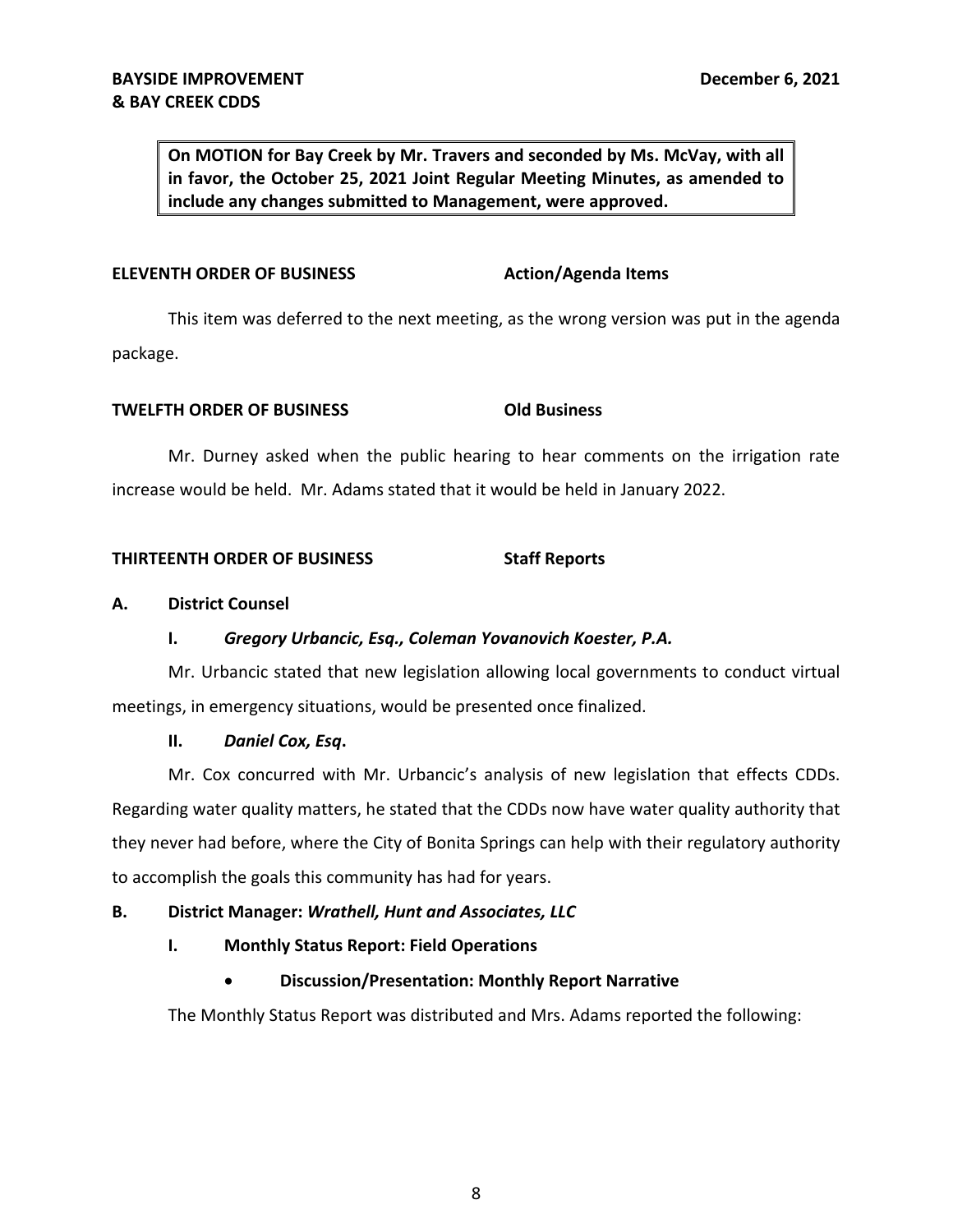### **BAYSIDE IMPROVEMENT DECALL ASSAULT ASSAULT ASSAULT ASSAULT AND DECEMber 6, 2021 & BAY CREEK CDDS**

➢ Lake Maintenance Contract: SOLitude was the sole respondent to the Request for Proposals (RFP) bid request and the bid price was less than the current contract expiring January 2022. This item would be placed on the next agenda.

➢ Littoral planting at Lakes A-28 and A-29 was completed.

➢ Tract D/Bay Creek Drive Update: District Counsel's costs were received and would be included in the invoice to the homeowner. The South Florida Water Management District (SFWMD) response to the Consent Order was pending and the CDDs consideration for the end time contribution was denied.

**II. NEXT MEETING DATE: January 24, 2022 at 2:00 P.M.** 

- **QUORUM CHECK:** *BAYSIDE IMPROVEMENT CDD*
- **QUORUM CHECK:** *BAY CREEK CDD*

The next meeting would be held on January 24, 2022.

# **FOURTEENTH ORDER OF BUSINESS Supervisors' Requests**

Mr. Nicholson asked who owns the Terzetto monument and how ownership can be determined. Mr. Adams believed the Terzetto Homeowners Association (HOA) owns it and stated that the CDDs typically maintain monuments in communities without an HOA and include it as a budget line item.

A Board Member asked for an update on the Ridge monument being cleaned. Mrs. Adams stated she would find out if the vendor can complete it after the holidays.

Ms. McVay recalled that she emailed Mrs. Adams and Mr. Kucera, a month ago about fixing the seven street lights in Spring Creek. Mrs. Adams would contact Bentley Electric.

 Mr. Adams highlighted Mr. Kemp's report about the revamping of the Bayside Pump Station to be done on January 3 through January 17, 2022, which was an extension from the January 11, 2022 completion. He stated that service would continue but they should expect only two-thirds power during this project. A notice would be sent to Mr. Hyman to send an e-blast.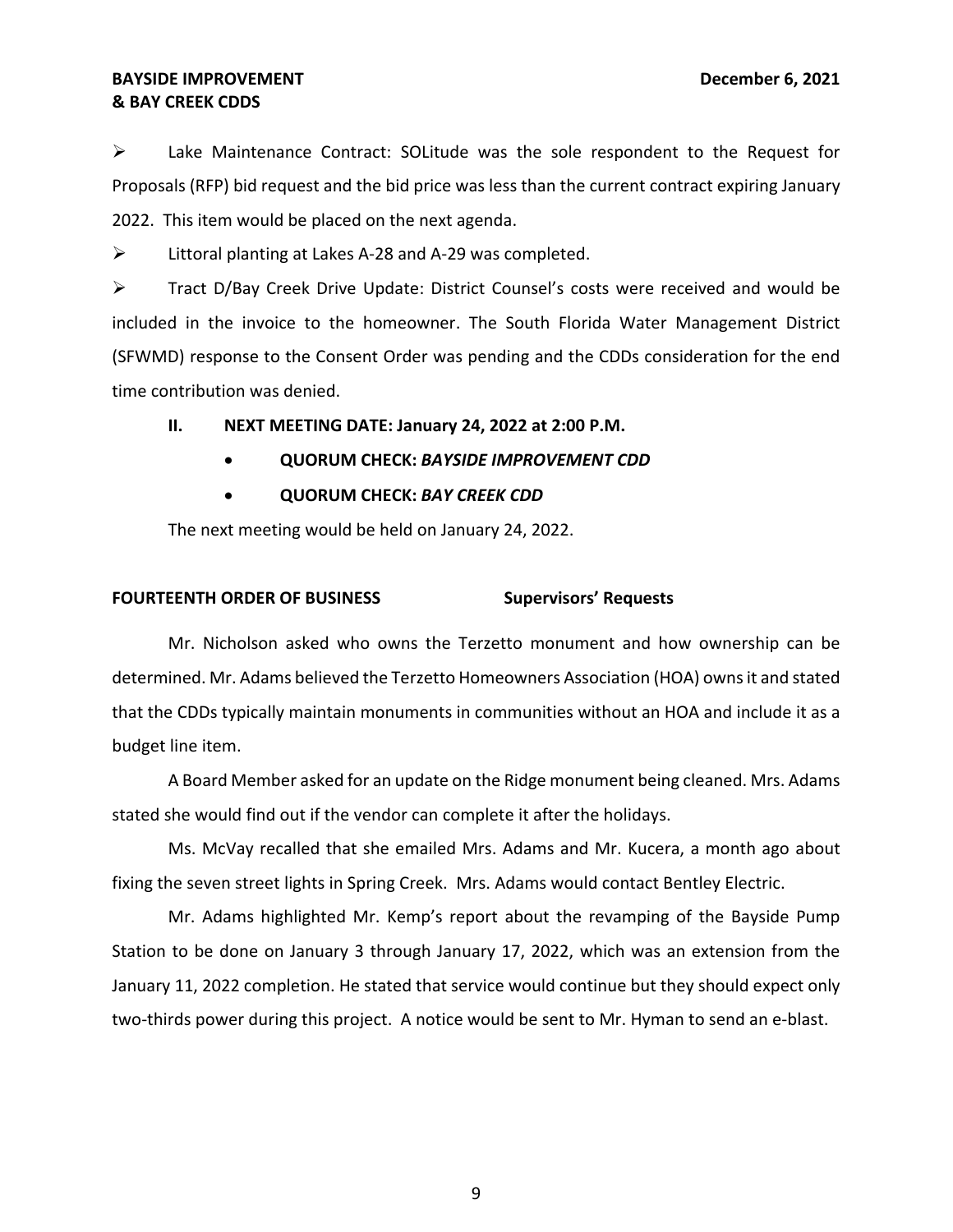#### **FIFTEENTH ORDER OF BUSINESS Public Comments:** *Non-Agenda Items*

Resident and PLCA HOA Board Member Bill Packard thanked the Boards for a very informative meeting. Speaking as a homeowner, he asked the Boards to reconsider the Seventeenth Order of Business granting the Consent to Use of Easement Agreement and the request to construct a retaining wall behind other properties, as he was concerned about setting precedent, since the Agreement speaks on access to the lakes but does not address drainage control, littorals or erosion.

Ms. Gravenhorst asked that Mr. Adams and Laurel be approved to establish a workshop with the CDD and PLCA Boards and Managers in January, to work through and codify certain aspects about the PLCA redesign, monuments and actions taken in instances of a hurricane or emergency. This request would also be presented at the PLCA December meeting. She stated that three PLCA Board Members confirmed their attendance and another was waiting to commit.

#### SIXTEENTH ORDER OF BUSINESS Adjournment (Bayside Improvement CDD)

There being no further Bayside business to discuss, the Bayside CDD meeting adjourned.

**On MOTION for Bayside by Mr. McCarthey and seconded by Ms. Montgomery, with all in favor, the meeting adjourned at 3:51 p.m.** 

**SEVENTEENTH ORDER OF BUSINESS Discussion/Consideration: Consent to Use of Easement Agreement for Continued Encroachment of Retaining Wall and Landscape, McKinney Residence, 25131 Ridge Oak Drive** 

Mrs. Adams stated that she and Mr. Kanye reviewed the documents and Agreement, which was the same as the prior one that was approved, and saw no issue approving the homeowner's request to replace the existing retaining wall. Photographs were passed around.

Mr. Kayne stated he toured the area before the meeting and noted that a portion of the southwest existing retaining wall, which is about 20 years old, is washed out because of the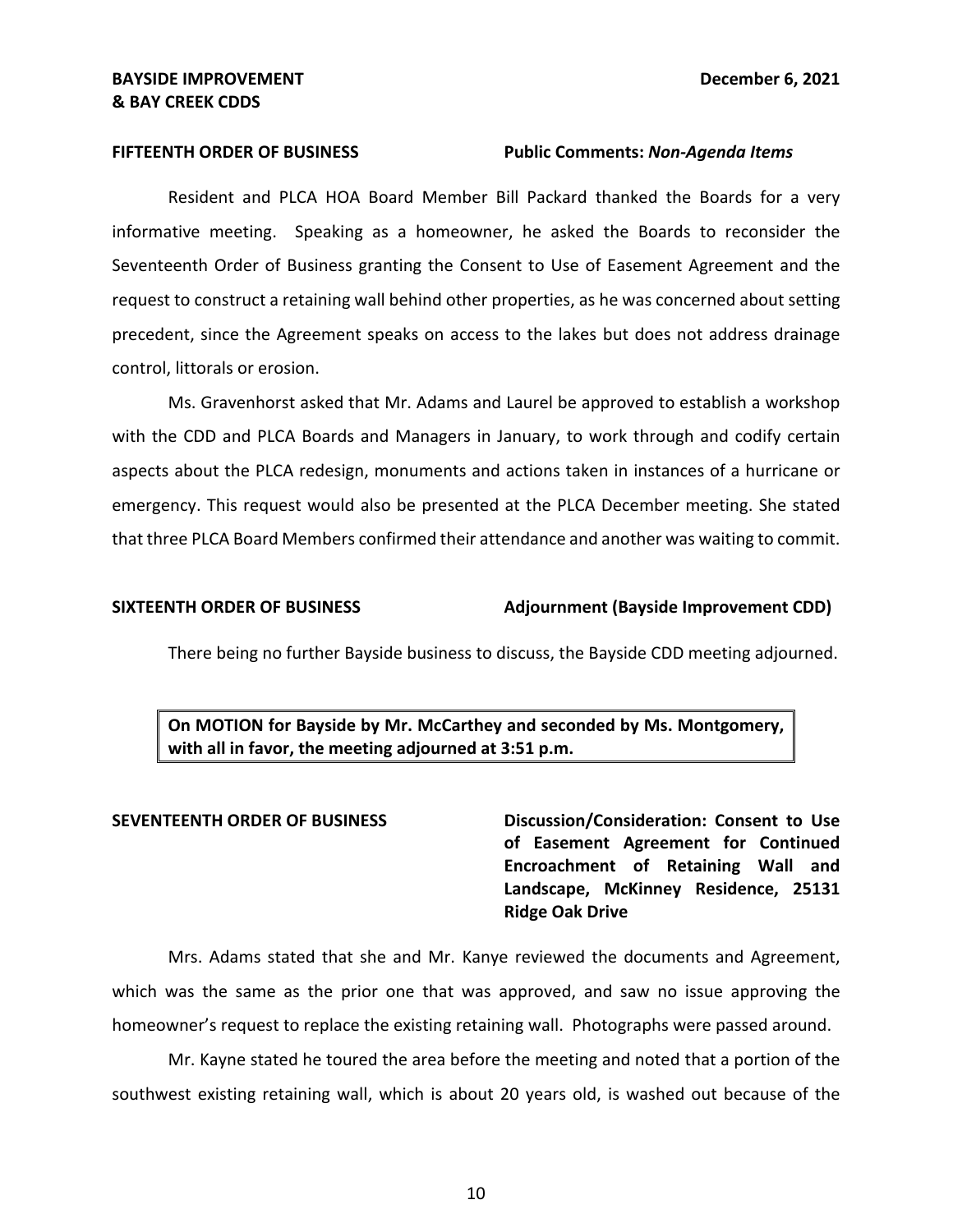### **BAYSIDE IMPROVEMENT DECEMBER 2021 & BAY CREEK CDDS**

downspout, which the homeowner must repair to prevent future damage. He discussed the homeowner's plans, upgraded materials that would be used to replace the existing wall and the cost. He stated that the 20' length of maintenance easement is within the homeowner's private property. He saw no issue with accessing Lake D-11 as it is abutted by eight large estate lots.

Mr. McCarthy voiced his opinion that the request should be denied since the wall was not permitted and they cannot obtain a permit. He felt that, instead, the area should be graded to 4:1, where it pools down to the lake. The current slope was discussed. It was noted that the Design Review Committee (DRC) approved these plans contingent upon CDD approval.

Mr. Cramer stated that the Covenants do not allow homeowners to build a wall that faces a lake. He agreed with Mr. McCarthy that the homeowner never obtained a permit for the wall.

Mr. Adams suggested approval of the Agreement, subject to the homeowner returning the slope to 4:1, which would bring the CDD into compliance with the SFWMD permit and resolve the permit compliance and liability issues. He suggested Mr. Cramer discuss the Covenants with the DRC.

Ms. McVay suggested deferring this until the homeowner submits a survey and permit for the wall to the CDD. She felt that, in addition to the DRC, the PLCA Board should also approve this.

 **homeowner agreeing to return the slope from the retaining wall to the water's On MOTION for Bay Creek by Ms. McVay and seconded by Mr. Addison, with all in favor, deferring a decision on the Consent to Use of Easement Agreement for Continued Encroachment of Retaining Wall and Landscape, McKinney Residence, 25131 Ridge Oak Drive to January 2022, contingent upon the edge to 3.5:1 or 4:1, and providing the CDD with documentation, was approved.** 

### **EIGHTEENTH ORDER OF BUSINESS Adjournment (Bay Creek CDD)**

There being no further business to discuss, the Bay Creek CDD meeting adjourned.

**On MOTION for Bay Creek by Ms. McVay and seconded by Mr. Addison, with all in favor, the meeting adjourned at 4:12 p.m.**